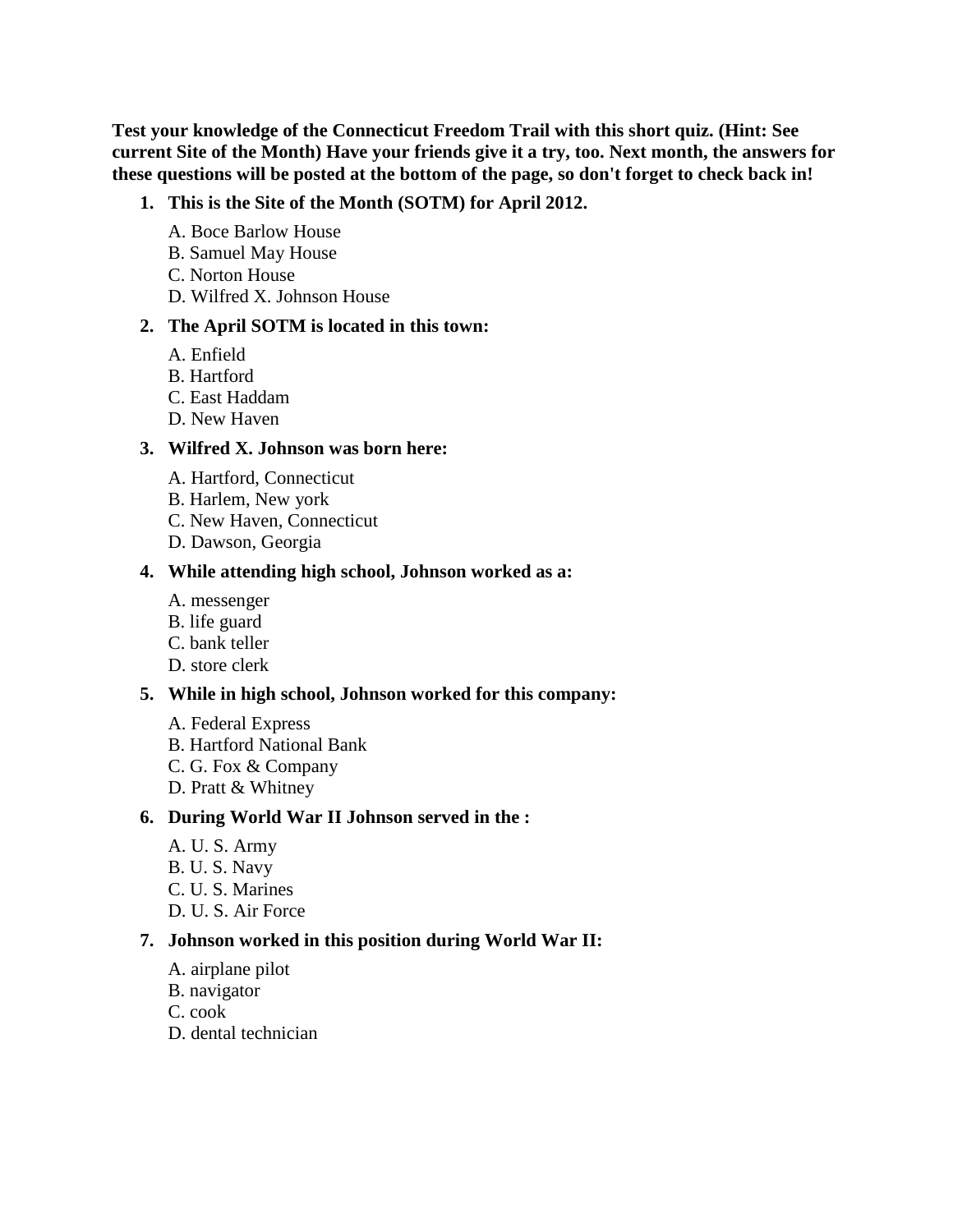### **8. After World War II, Johnson returned to Hartford hoping to begin:**

- A. a professional career in banking
- B. a political career
- C. a line of men's clothing
- D. a chain of liquor stores

### **9. Johnson became the first African American in Connecticut history to be endorsed by the Democratic party in:**

- A. 1946
- B. 1953
- C. 1955
- D. 1958

# **10. Johnson's opponent in the 1958 election was:**

- A. Judge Boce Barlow
- B. Rev. J. Blanton Shields
- C. William Curry
- D. Marietta Canty

### **11. The number of consecutive terms Johnson was re-elected:**

- A. two
- B. three
- C. four
- D. five

# **12. Johnson served in the State Legislature until his defeat in:**

- A. 1958
- B. 1960
- C. 1968
- D. 1972

### **13. As a freshman legislator, Johnson served in this position, which was rare for a new member of the house.**

- A. House Majority Leader
- B. Office of the Clerk
- C. Speaker of the House
- D. House Minority Leader

# **14. Johnson held this rank in the Governor's Footguard:**

- A. colonel
- B. captain
- C. lieutenant
- D. general

# **15. The Wilfred X. Johnson died in:**

- A. 1953
- B. 1958